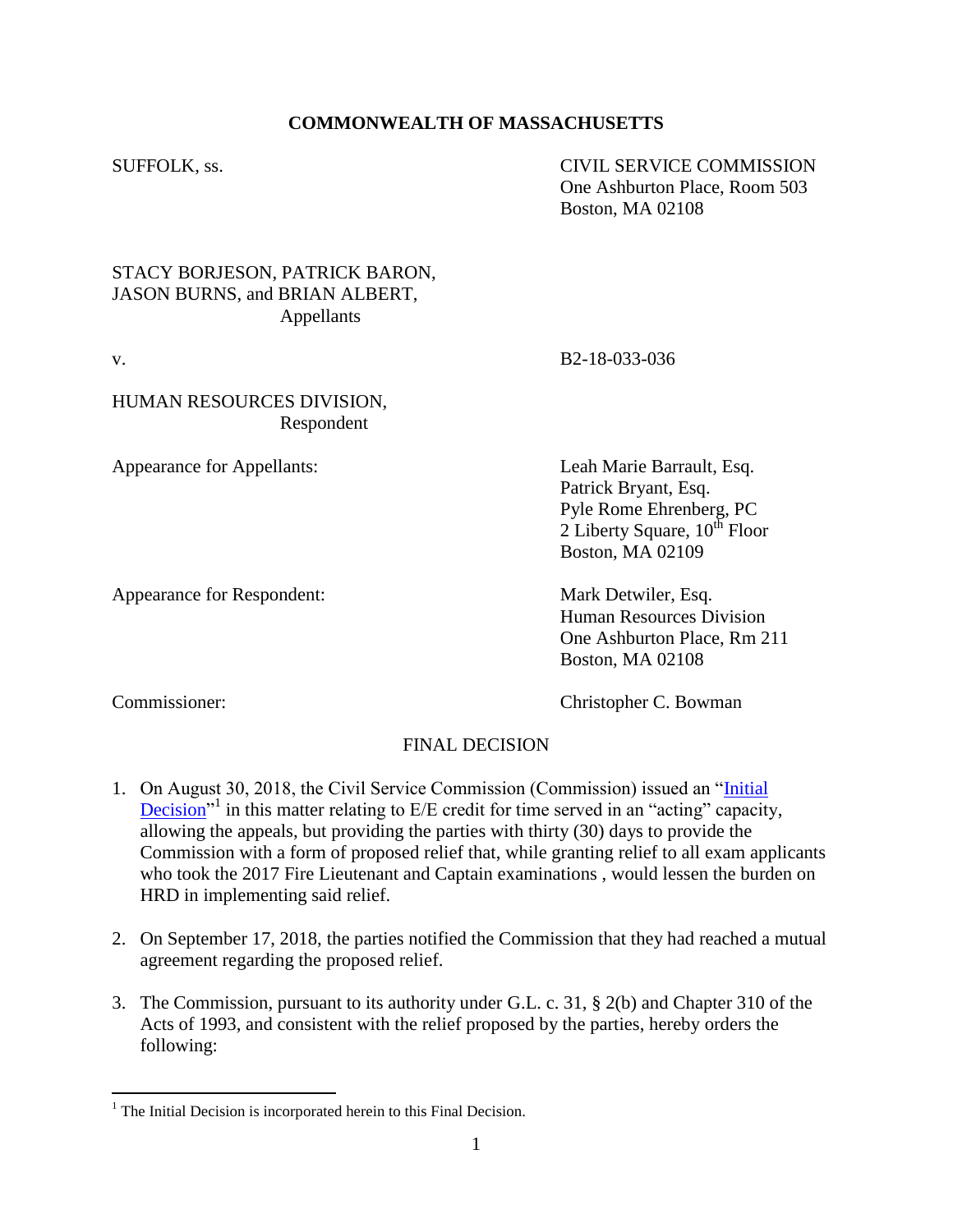- I. The Appellants' appeals under Docket Nos. B2-18-033-036 are *allowed*.
- II. HRD shall provide employment / experience (E/E) credit for time served in an "acting" capacity to all applicants who took the 2017 Fire Lieutenant and Captain Examinations, unless otherwise noted below.
- III. Such relief shall be prospective from January 1, 2019.
- IV. In the interim, hiring may continue off of the current eligible lists, until a new list is established that incorporates the E/E credit referenced above.
- V. Any existing eligible list with only one name will not be re-scored.
- VI. Any appointing authority who sends a letter to HRD, signed by the appointing authority and representative of the union, indicating that they do not use acting time, will not have their eligible list re-scored.
- VII. HRD shall be responsible for notifying exam applicants of the time period and requirements for requesting a re-scoring of their examinations.

 $SO$  ORDERED.<sup>2</sup>

 $\overline{a}$ 

Civil Service Commission

*/s/ Christopher Bowman* Christopher C. Bowman Chairman

By vote of the Civil Service Commission (Bowman, Chairman; Camuso, Ittleman, Stein and Tivnan, Commissioners) on September 20, 2018.

Either party may file a motion for reconsideration within ten days of the receipt of this Commission order or decision. Under the pertinent provisions of the Code of Mass. Regulations, 801 CMR 1.01(7)(l), the motion must identify a clerical or mechanical error in this order or decision or a significant factor the Agency or the Presiding Officer may have overlooked in deciding the case. A motion for reconsideration does not toll the statutorily prescribed thirty-day time limit for seeking judicial review of this Commission order or decision.

Under the provisions of G.L c. 31, § 44, any party aggrieved by this Commission order or decision may initiate proceedings for judicial review under G.L. c. 30A, § 14 in the superior court within thirty (30) days after receipt of this order or decision. Commencement of such proceeding shall not, unless specifically ordered by the court, operate as a stay of this Commission order or decision. After initiating proceedings for judicial review in Superior Court, the plaintiff, or his / her attorney, is required to serve a copy of the summons and complaint upon the Boston office of the Attorney General of the Commonwealth, with a copy to the Civil Service Commission, in the time and in the manner prescribed by Mass. R. Civ. P. 4(d).

 $2^2$  Prior to the parties reaching a mutual agreement regarding the relief to be granted, HRD file a Motion for Reconsideration and the Appellants filed an Opposition. The Motion for Reconsideration is denied.